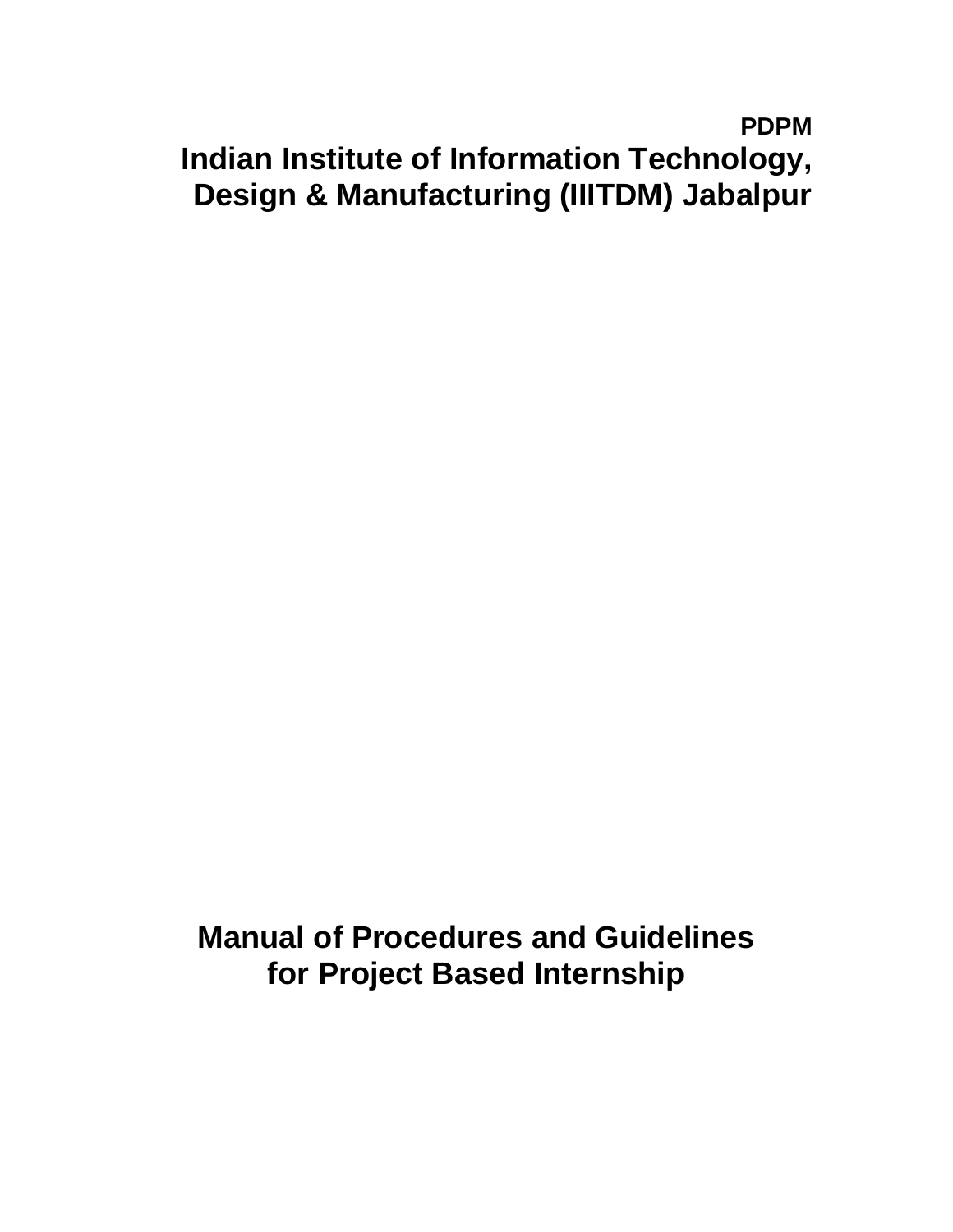## **TABLE OF CONTENTS**

#### Preamble

- 1. Introduction
- 2. Goals and Objectives
- 3. Execution of the Internship
- 4. Responsibilities of the Institute
- 5. Responsibilities of Intern
- 6. Responsibility of the Supervisor(s)
- 7. Responsibilities of the Organization
- 8. Interim and Midterm reports
- 9. Final Written Report
- 10. On-Campus Seminar and Oral Presentation
- 11. Evaluation of the Internship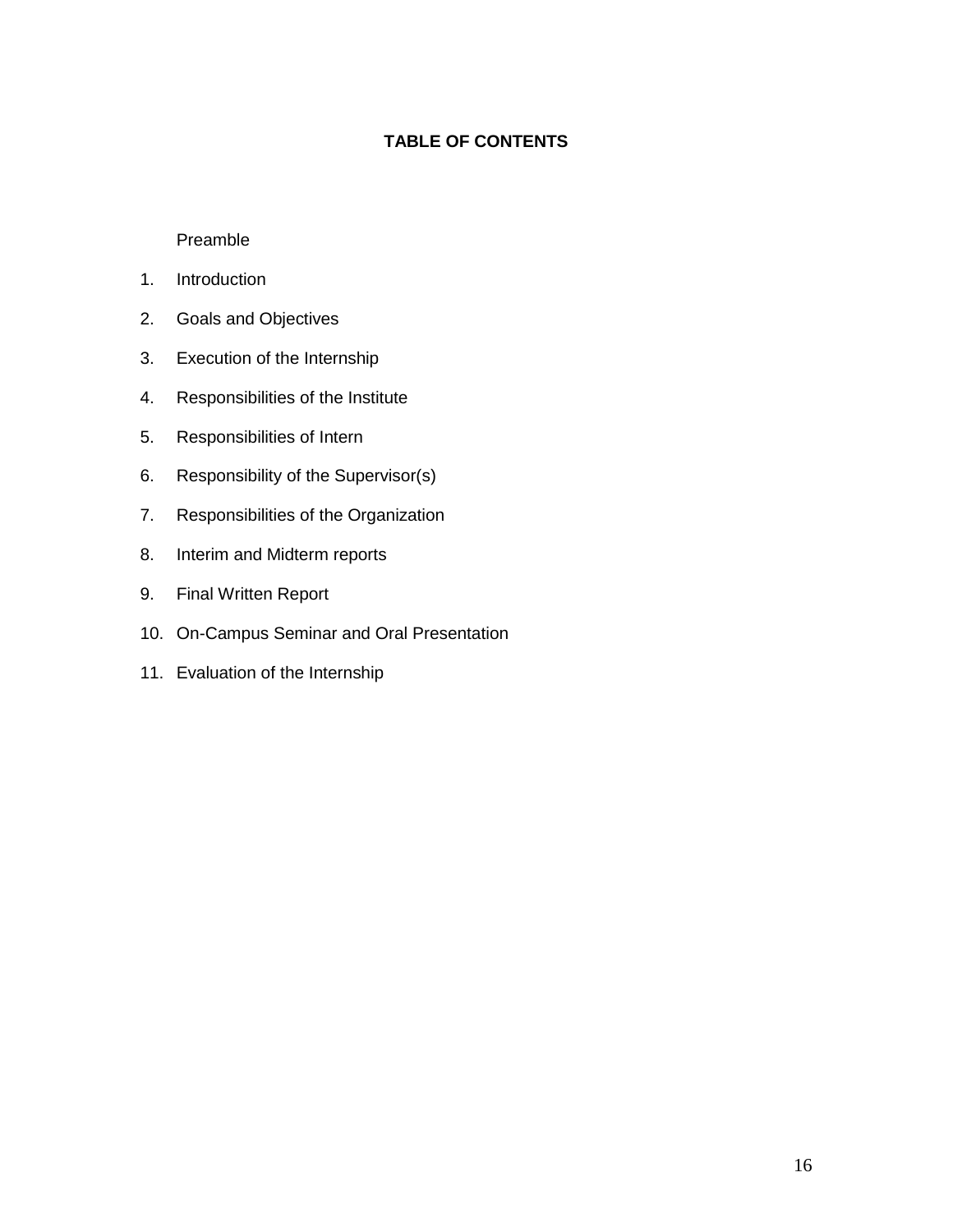# **Preamble**

The document contains the broader guidelines and procedures for implementation of Project Based Internship (PBI). We expect this document to evolve with experience.

# 1. **Introduction**

The academic curriculum of PDPM Indian Institute of Information Technology, Design & Manufacturing (IIITDM) Jabalpur focuses very strongly on hands on experience, interdisciplinary education and project oriented learning. Its agenda is to produce graduates who are not only technically competent but also possess other skills like capability to learn through experience, critical thinking, practical aptitude and ability to synthesize the solution. It also recognizes that not all aspects of learning can be taught in the conventional way of classroom (or laboratory) teaching methodology. Realizing that there are important elements of learning in an organization, the Institute has opened its academic programme for approximately six months long project-based internship (PBI) opportunity to its students to be executed after the completion of sixth semester. The internship aims to provide on-the-job experience or exposure to ongoing research and development in an organization under the supervision of able practitioners/researchers. The internship would contribute to the development of a student's comprehension on technical skills, knowledge and practical problems.

# **2. Goals and Objectives**

The basic goal of the Project-based Internship is to make the students gain meaningful experience so as to help them meet their future career goals. Besides, it will help the students practice the theory taught in the classrooms and to make them understand how the real world functions. The primary objectives of the internship include:

- 1. To satisfy curiosity and hone research potential at research organizations for the research minded students,
- 2. To obtain on-job experience in an industrial / commercial, research or educational environment,
- 3. To provide a platform to students in applying whatever learnt in theory and to integrate theory with practice,
- 4. To enable the students understand the functional behavior of organizations and to sensitize the students towards corporate/industrial behavior, man-machine management, entrepreneurship, industrial safety,
- 5. To provide opportunities to students to work with industrial practitioners,
- 6. To expose students to potential employers and
- 7. To help students develop the personality and soft skills.

## **3. Execution of Internship**

## **3.1 Internship Components**

The internship shall include some or all of the following components:

- Hands-on training
- Real project-based assignments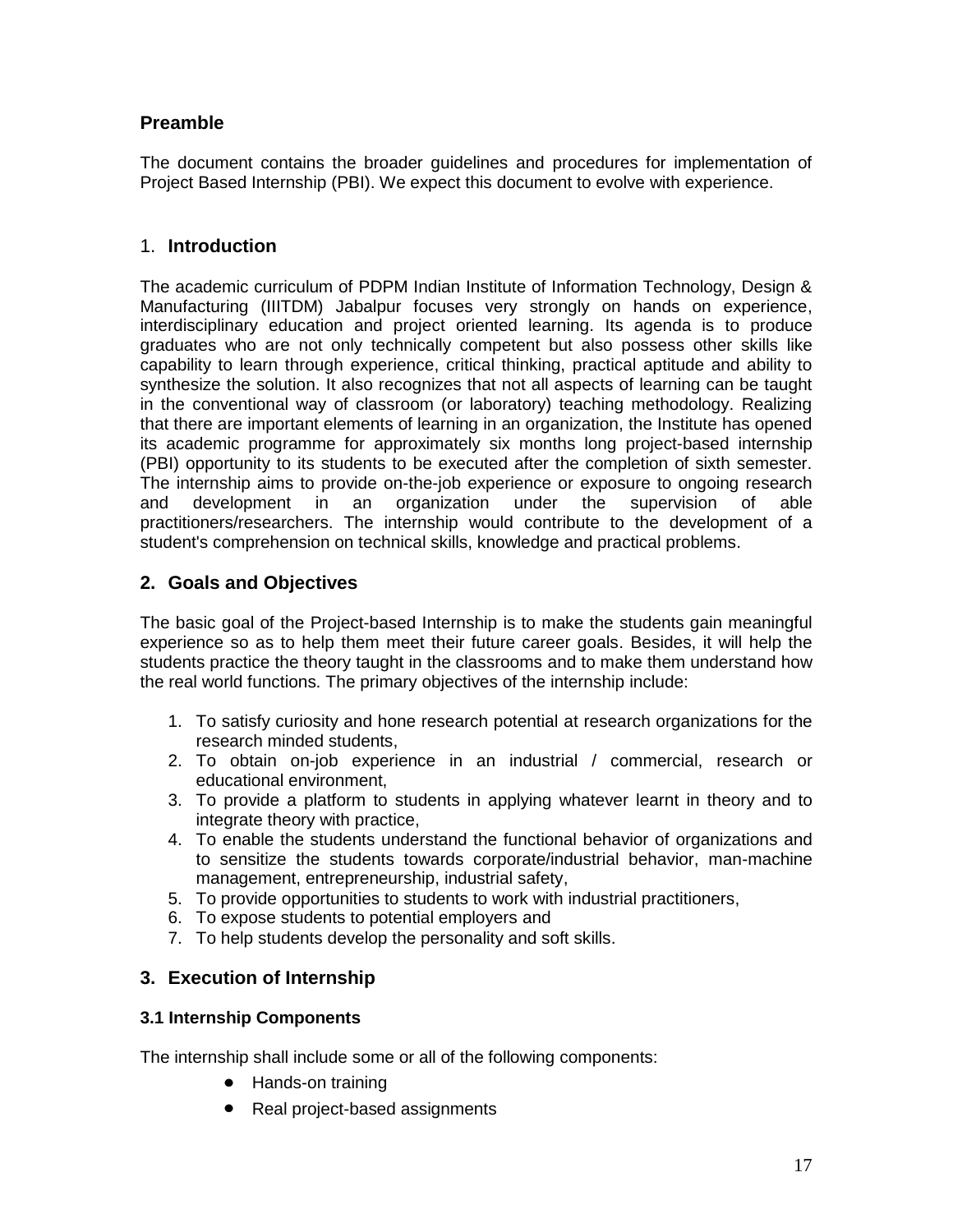- $\bullet$ Research-based activities
- $\bullet$ Team-work activities
- Leadership and management skills
- Safety awareness  $\bullet$

#### **3.2 Duration**

The period of internship would be of 25 weeks starting from May / June (but not later than first week of June) to the month of November every year. Students who have completed their Semester VI will be eligible to undergo such internships.

#### **3.3 Approved Organizations for PBI**

The Project Based Internship has to be carried out in-house (PDPM IIITDM Jabalpur) or at an institute / university of repute in India or abroad like IISc, IITs, etc.; government research labs like DRDO, ISRO, BARC, etc. or in some renowned IT, design, electronics, manufacturing, consultancy company / industry. The renowned industry / company may be generally defined (not necessary limited to these parameters) in terms of nature of work profile, employees strength, annual turnover, national/ international technology impact, registration on BSE / NSE, societal worthiness and outlook, etc. The internship may also be carried out at some strong upcoming small scale start-up company that might be contributing to real product development / design problem and provide an excellent opportunity for learning to the students. The list of the organizations where a student will undergo internship has to be formally approved by a committee (Internship Board – IB) setup for the purpose. From now on the term "unit" shall refer to such organizations.

#### **3.4 Internship Board (IB) and Intern Supervisors**

The Internship Board will consist of five members with at least one faculty member from each of three engineering disciplines CSE, ECE and ME. Names of members of the IB will be recommended by Convener UGCS and will be approved by the Chairperson, Senate.

The intern will be required to work under at least one internal faculty member as his/her Intern / Project Supervisor and one project supervisor from the unit if the student intends to work outside the Institute. These supervisors will work as mentors for the students in achieving their project goals.

## **4. Responsibilities of the Institute**

The Placement Cell of the Institute will seek information from each of the approved units about the number of possible internships each year and the same will be announced to the students. Applications will be invited from the students and units/Institute will offer the students a project based internship based on the merit and students past record of projects. The Institute will gradually build a list of such reputed units where a student is allowed to do PBI. All the students are required to get the place of their internship formally approved by IB latest by April 15 of the year, in which they are proceeding for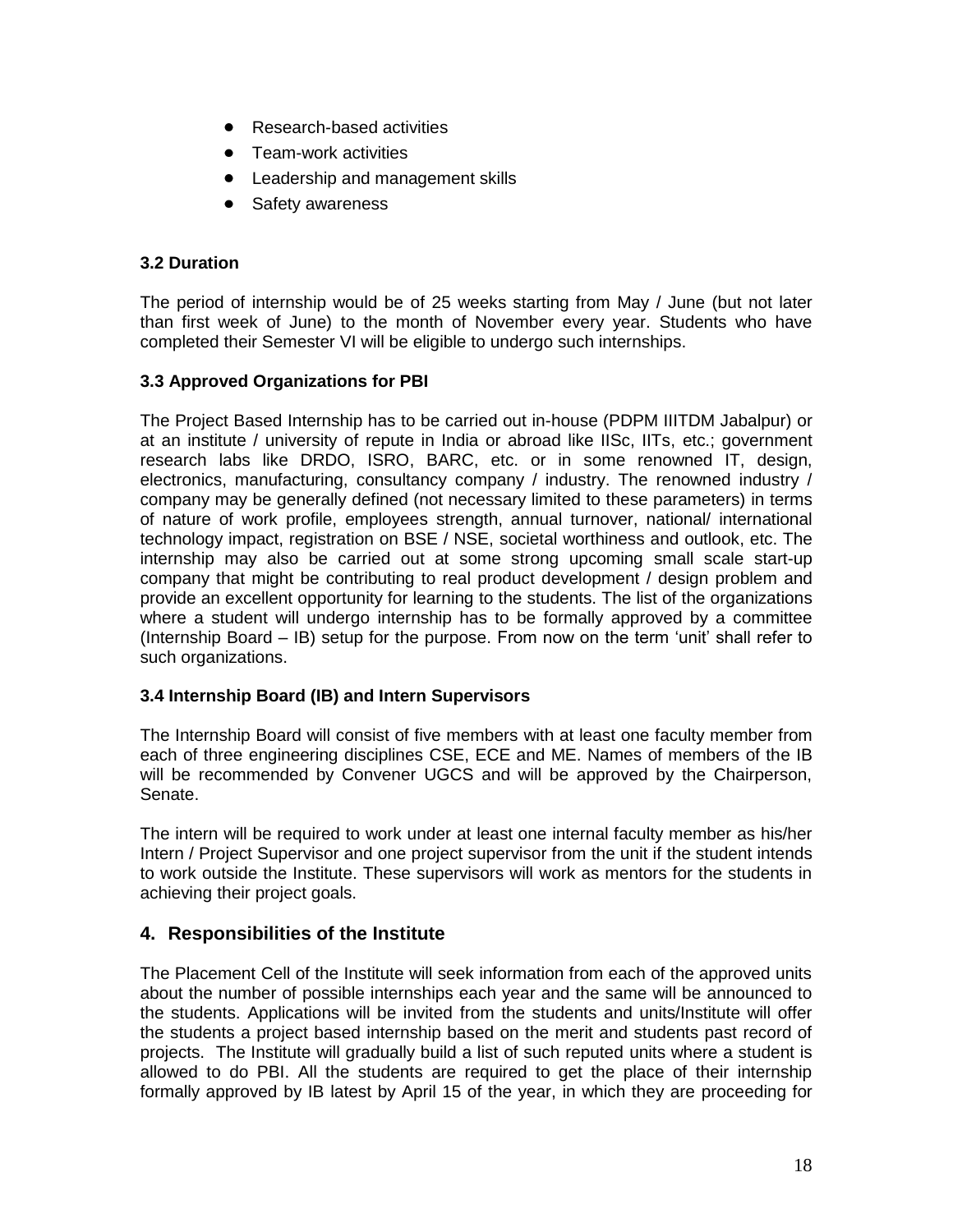internship. This will be called "Pre-Project Approval". Normally the PBI will be pursued only at one unit. In special cases, the internship may be split up at two units depending on the project need and/or for gaining more independent experience. For example, the PBI can be divided at the site of one of the Japanese consortium partner and at some other organization / Institute) with prior approval of the IB such that the total duration of internship is approximately six months (including evaluation) and the respective time spent at the two organizations are perceived to be sufficient for meaningful interactions and output. While splitting the project in two different places, the continuity of the project has to be ensured and the duration at both the places must be significant.

The Institute will also make efforts to enter into agreement with some of the reputed units for providing project based internships to students. Each year a list of such units and number of internships available will be announced by the Institute in the month of February and applications from concerned students will be invited by the Institute. Based on the academic performance, interest and the previous projects done by students, they will be selected to do project based internship at a particular place. Consent of the faculty to become internal project supervisor in case of external project based internships will also be obtained in advance by the academic office.

Apart from this, 3-5 topics will be invited from the faculty also for in-house project based internships and the same will be announced to the students by the UGCS convener well in advance.

The Institute would also fix the dates of the continuous project assessment in advance and specified in the academic calendar every year

## **5. Responsibilities of Intern**

The student joining as an intern in any organization has to work towards (a) enhancing her/his technical competency. The primary objective of the intern is to derive a learning experience to match her/his career goals and/or academic interests and (b) satisfy the professional expectations of the organization providing internship from the intern. Students are advised to seek new types of on-job educational experiences and get actively involved by the mentors at their respective units. Besides, the student"s responsibilities would include:

- 1. Ensuring that the student completes the PBI within the stipulated time and manages arising matters and all issues pertaining to the internship either with the Institute or with the host organization.
- 2. Submission of a short "Fortnightly Work Experience Report (FWER)" to his/her Intern Supervisor(s) within a week from the completion of each fortnight of his/her internship.
- 3. Submission of detailed final written report to the Internship Evaluation Board (defined later in this document in section 9) through Intern Supervisor(s) at the end of her/his internship.
- 4. Presentation of a seminar and participation in oral examination to be held in the Institute. The Internship Evaluation Board will assign the date, time and place for the seminar.
- 5. Submission of a confidential evaluation report from intern's immediate project supervisor(s) at the host unit regarding his internship performance.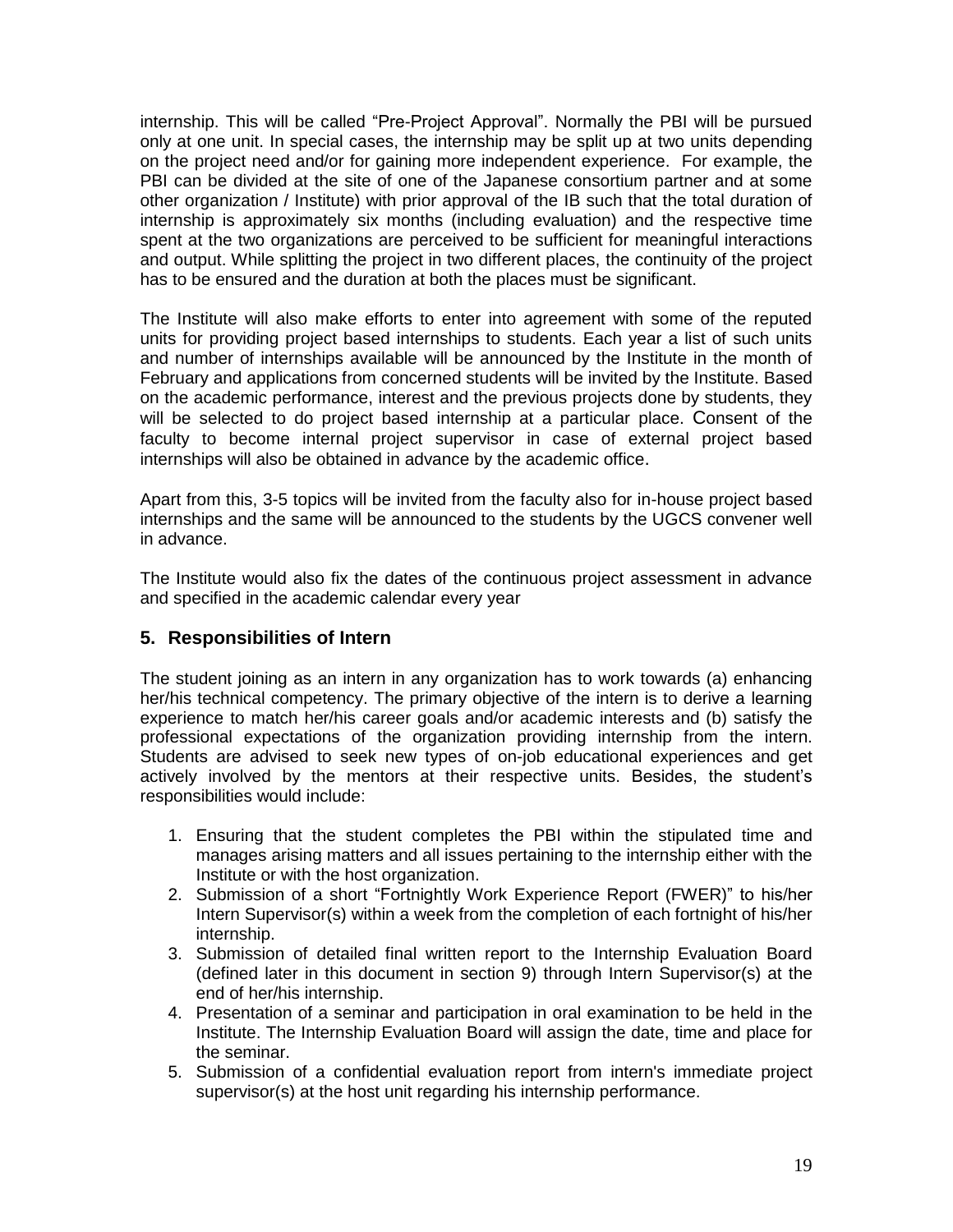If a student wishes to withdraw from an external PBI due to some genuine difficulty; although not encouraged in general, may be considered in exceptional circumstances. In such case, the student would be asked to submit his application for withdrawal within one week of the start of internship and the decision on such application will be taken by the Convener, UGCS in consultation with the Chairperson, Senate. A student working on an external project may be called back by the Institute if the external supervisor(s) gives an unsatisfactory report up to mid-term. The student will be required to complete rest of the internship at the Institute under the internal project supervisor of the student.

## **6. Responsibilities of Supervisor(s)**

The supervisor(s) will keep track of the progress of the internship by way of ecommunication or direct communication and discussions and by evaluating the FWER on regular basis. They will guide the students in conceiving and refining the ideas and their implementations and technical advancements. As mentioned before the supervisors will act as mentors of the interns. They will also be responsible for submitting two interim and one midterm review and evaluation of the student's internship. The documents submitted by the supervisor(s) will be called interim evaluation report.

## **7. Responsibilities of the Host Unit**

The major responsibility of the host unit is to provide a suitable position for the intern, preferably on an ongoing or futuristic turnkey/ research/ developmental project being carried out by the unit. Although the Institute would certainly appreciate the payment of compensation for the services rendered by the student intern to the host organization, it is understood that this is a prerogative of the host unit and all aspects related to TA/DA/internship amount should be mutually decided by the student and the host. The host organizations are requested to:

- 1. Provide an immediate project supervisor who is willing to mentor the intern on a relevant project and keep a track of the performance. The supervisor/host organization must give his/her consent in writing to the Institute.
- 2. Agree to allow on-site visit by the Intern Supervisor from IIITDM.
- 3. Guide the intern in obtaining his/her internship objectives in continuous and uninterrupted manner.
- 4. Complete the intern"s evaluation report at the conclusion of the internship.
- 5. Provide a confidential assessment report on the work done by the intern at the conclusion of her/his internship. The report should preferably be on unit's letterhead.

#### **8. Interim and Midterm Reports**

The purpose of the intern's interim and midterm reports is to do documentation of his/her experiential learning during each fortnight and to continuously assess the progress of the internship. The objectives of reports include: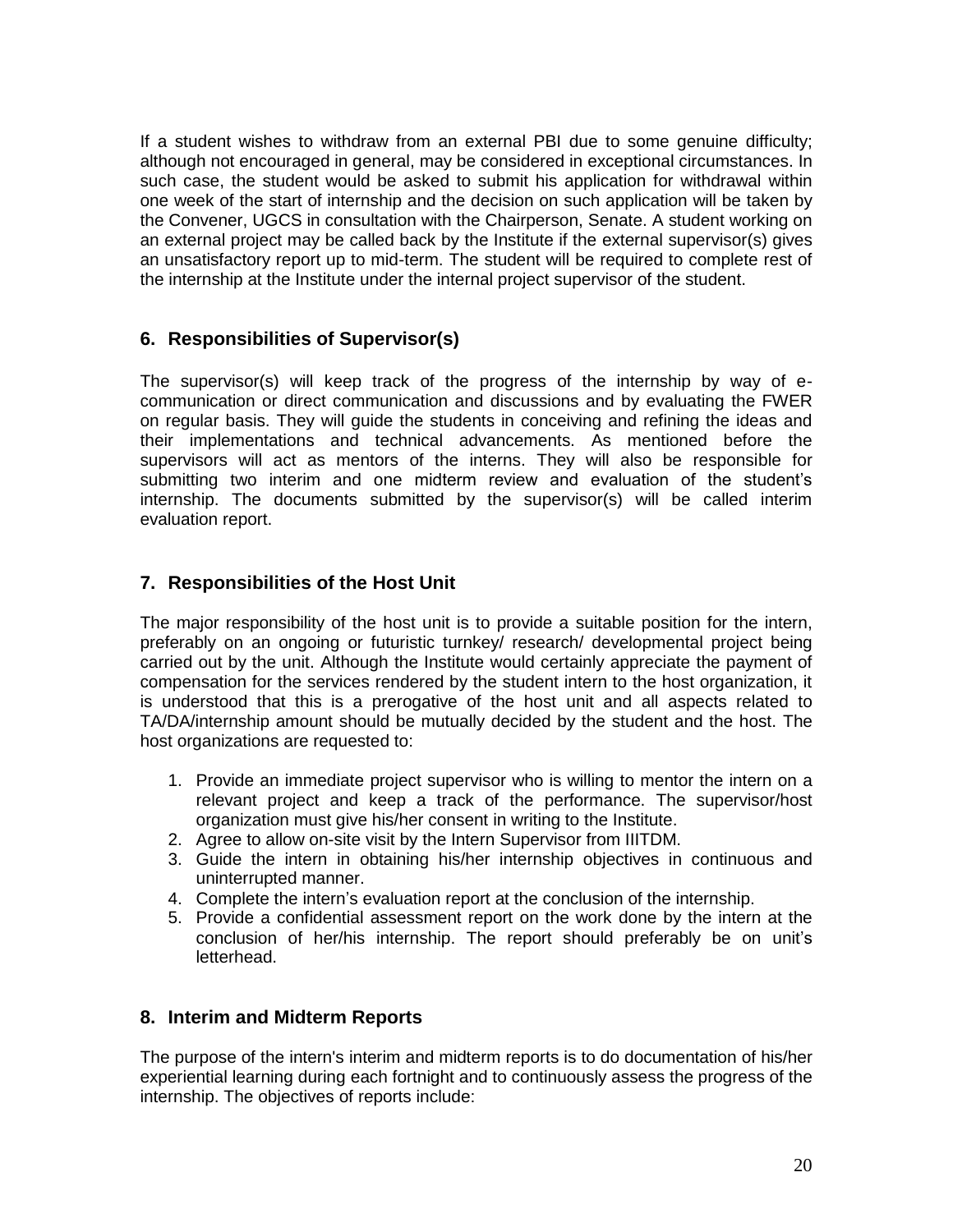- 1. To update the Intern Supervisor(s) on the work experiences of the intern.
- 2. To provide the student with a record of his/her learning experience and to continuously assess the progress of the internship.
- 3. To guide the students to evaluate the progress of his/her work vis-à-vis with the stated intern objectives.

### **9. Final Written Report**

At the end of the internship, the candidate has to prepare and submit a comprehensive written report of her/his internship experience to the Internship Evaluation Board through Intern Supervisor(s). The final written report would also help in assessing the effectiveness of the internship in terms of stated objectives. Further, it will provide an opportunity for fellow students and faculty members to benefit from intern"s experience. The final written report would be one of the requirements on the basis of which grades for PBI will be awarded.

## **10.On-Campus Seminar and Oral Examination**

At the end of internship, students will be required to present a seminar in the campus that will focus on the review of individual experiential learning. The students should be ready to present their intern observations and experiences and justify how they plan to utilize this experience for enhancing their career goals. The students would be advised to bring copies of projects, design layouts/flowcharts, drawings / CAD models/ code, photographs, technical manuals and relevant materials that have been associated during their internship, provided they have the permission of the unit to bring the same to the Institute.

#### **11.Evaluation of the Internship**

The evaluation will be done for individual students. Progress of the project will be continuously assessed by the Intern / Project Supervisor(s) in the form of two (midterm) interim evaluations (IEs). The final evaluation (including mid-term reviews) would be done by an "Internship Evaluation Board" that will also include the evaluation by "External Project Supervisor(s)" (for students who have gone to external units). One Evaluation Board will assess all the projects falling in the similar domain of expertise.

The Evaluation Board would comprise 3 members other than the Intern / Project Supervisor(s) of the student. At least one faculty member of the board should belong to the discipline other than the discipline of the candidate. The Intern/ project supervisor would act as the Convener of the Evaluation Board.

The following is the first set of guidelines that has emerged and may be used as a template for the grading pattern